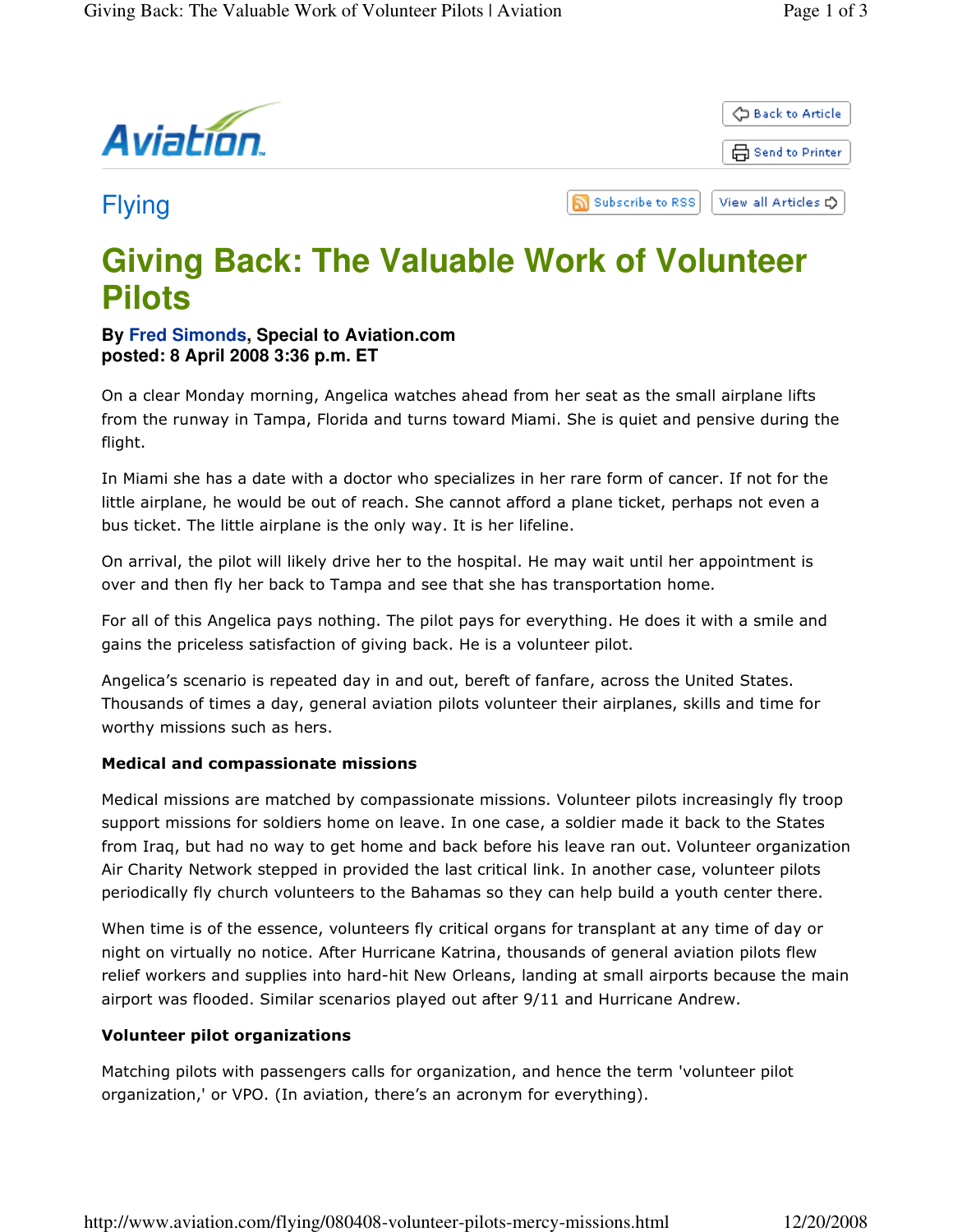The largest and best-known VPO is the national Air Charity Network (ACN), formerly known as Angel Flight America. Over 90 percent of the public-benefit flying performed by pilots in private aircraft is done through ACN.

Air Charity Network consists of more than 8,000 pilots. In 2007, ACN flew more than 30,000 missions, the equivalent of one every 24 minutes for an entire year.

Local VPOs also exist. Your general aviation airport may host one or more. Ask around and check the bulletin boards. Volunteer groups such as the local Rotary or Shriners organizations may also know, as might local health care workers, especially social workers.

Another VPO option is the Corporate Angel Network (CAN). This organization's volunteers arrange free travel on corporate jets for cancer patients, bone marrow donors and bone marrow recipients, as long as they travel to or from a recognized cancer treatment center. CAN has no financial-need qualification.

Mercy Medical Airlift coordinates a dozen or so programs to help patients get to and from treatment. Its National Patient Travel Center is a "one-stop source of referral to the full spectrum of charitable long-distance air transport options." These include VPOs, charity-donated airline tickets (as through donated frequent flyer miles) and discounted air ambulance service.

## Qualifying for a flight

Individual VPOs have their own criteria for qualifying eligible passengers, but the guidelines below are typical. For specifics, call and ask!

- Adult passengers must have some mobility.
- Aircraft are not air ambulances; pilots are not medically trained. Patients must be medically stable and cleared by their doctors to fly.
- Each child passenger must usually fly with an adult.
- Advance notice is needed.
- Pilots may need to cancel a flight. A back-up plan is essential.
- Patients may be asked to demonstrate financial need.
- Justification for a medical flight may be based on the need to travel to a specialist.
- Accompanying a patient who fits the above criteria is usually fine.
- A non-medical, compelling need to travel such as a family crisis or community disaster may qualify. This type of mission is called a "compassionate" mission.

## An uplifting experience

On the lighter side, Challenge Air for Kids and Friends is a unique program that encourages challenged kids to reach beyond their perceived limitations. As front seat passengers in an airplane, they get to be in the air and to fly the airplane as well, in what can be a life-changing experience.

#### Calling volunteer pilots

Volunteer pilots are fully qualified and properly licensed. Each must hold at least an FAA private pilot certificate with typically 250 hours' experience, along with a medical certificate plus currency. If you are a pilot interested in volunteering, contact any of the organizations in this article for more details. Patients like Angelica are depending on us.

Fred Simonds is a member pilot of the Mercy Flight Southeast volunteer pilot organization.

http://www.aviation.com/flying/080408-volunteer-pilots-mercy-missions.html 12/20/2008